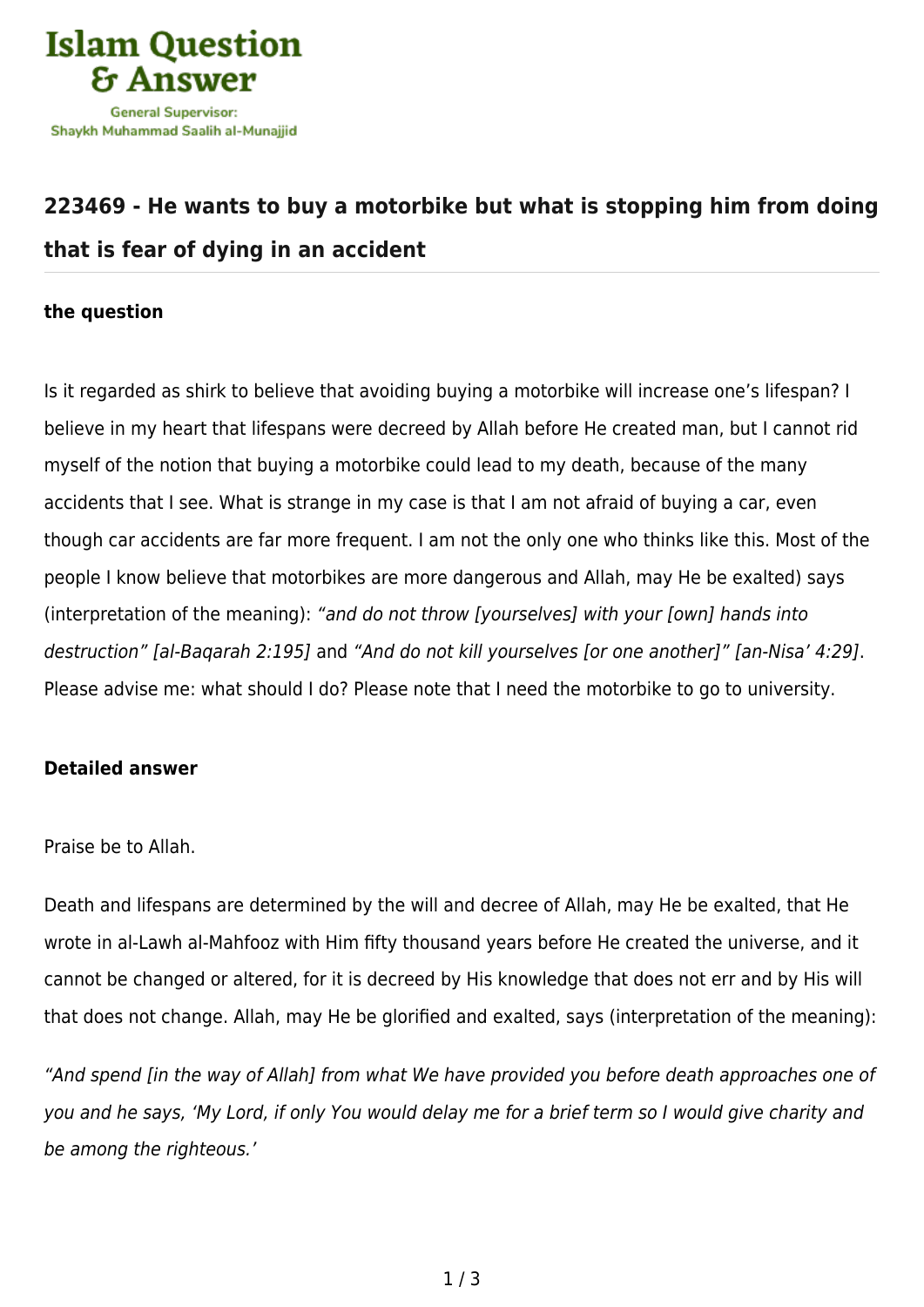

But never will Allah delay a soul when its time has come. And Allah is Acquainted with what you do" [al-Munaafiqoon 63:10-11]

"He said, 'O my people, indeed I am to you a clear warner

[Saying], Worship Allah , fear Him and obey me

Allah will forgive you of your sins and delay you for a specified term. Indeed, the time [set by] Allah , when it comes, will not be delayed, if you only knew'" [Nooh 72:2-4].

All of that does not mean that death and lifespans are not subject to the laws of cause and effect that Allah has created in this universe. Rather the issue of death, like everything else that is decreed in this world, is based on material causes and effects that were also written in al-Lawh al-Mahfooz.

What a person should do is be moderate in all his affairs, and in his estimate of causes that could lead to his death. So he should not exaggerate in being careful and taking precautions, because if he does that and gives free reign to negative thoughts, he will think that every movement, and perhaps every moment of stillness, could lead to his death, so simply going out of his house and walking in the midst of cars, trucks and so on may be a cause of death. But thinking in this way is wrong, and no rational person would think that way.

At the same time, he should not fall short in taking appropriate measures to be safe. So he should not expose himself to danger or neglect to take appropriate measures of being safe, whilst believing that all things are in the hand of Allah, and that he is only taking these measures in obedience to the command of Allah, may He be exalted, then after that whatever Allah wills will happen.

We would like to remind the questioner of a brilliant example in which there is a lesson, from the life story of the great Sahaabi, Sayyiduna Khaalid ibn al-Waleed (may Allah be pleased with him).